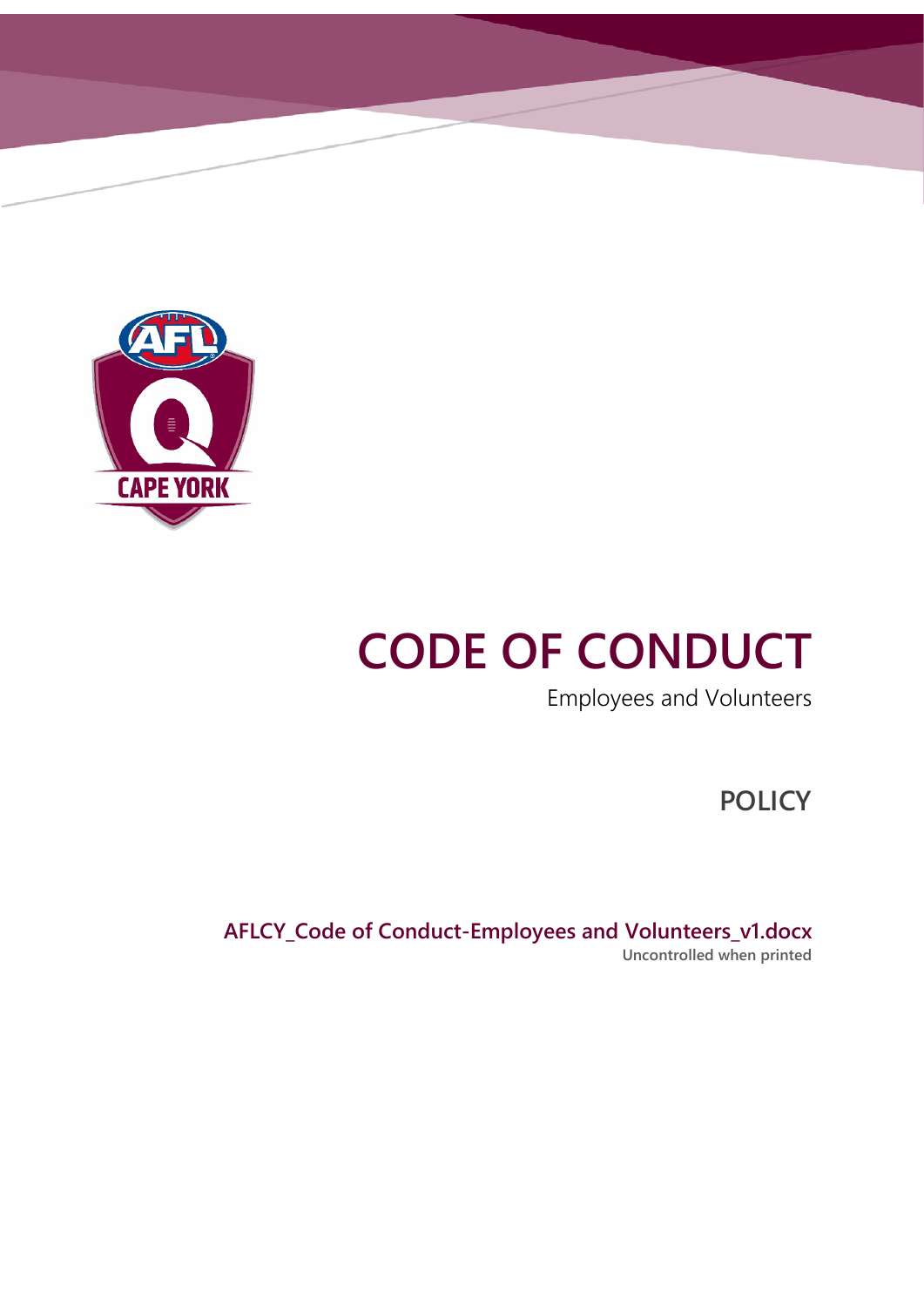

# Code of Conduct |

Employees and Volunteers

| <b>DOCUMENT APROVAL</b> |                |           |                                                        |         |             |
|-------------------------|----------------|-----------|--------------------------------------------------------|---------|-------------|
| Document<br>Number      |                |           | AFLCY_Code of Conduct-Employees and Volunteers_v1.docx | Version | 1           |
| Prepared by             | Ellie Rundle   | Signature |                                                        | Date    | 2142020     |
| Reviewed by             | Rick Hanlon    | Signature |                                                        | Date    | 42020<br>21 |
|                         | Del Lythall    | Signature | Sythall                                                | Date    | 2l<br>42020 |
|                         | Kane Richter   | Signature |                                                        | Date    | 21 4 2020   |
|                         | Sean Hunter    | Signature |                                                        | Date    | 2142020     |
|                         | Josh Hanlon    | Signature |                                                        | Date    | 2142000     |
|                         | Sam Brayshaw   | Signature | rayshaw                                                | Date    | 214 2020    |
|                         | Sokar Phillpot | Signature |                                                        | Date    | 2020<br>244 |
| Approved by             | John Hollander | Signature |                                                        | Date    | 21<br>2020  |
| Custodian               | Ellie Rundle   | Signature |                                                        | Date    | 2000        |

The issue status is indicated by the version number in the footer of this document. When any part of this HSQF Procedure is amended, a record is made in the Amendment Log shown below.

| <b>VERSION HISTORY</b> |                                      |            |              |                    |
|------------------------|--------------------------------------|------------|--------------|--------------------|
| Version<br>No.         | Description of<br>changes/amendments | Date       | Prepared by  | Approved by        |
|                        | Final - approved for use             | 27/03/2020 | Ellie Rundle | <b>AFLCY Board</b> |
|                        | Final - for board approval           | 16/03/2020 | Ellie Rundle | <b>Rick Hanlon</b> |
| 0 <sub>b</sub>         | Draft for review                     | 12/03/2020 | Ellie Rundle | N/A                |
| 0a                     | Draft for review                     | 10/03/2020 | Ellie Rundle | N/A                |

A controlled copy of this document is issued to the following areas of the organisation:

| <b>DISTRIBUTION LIST</b> |                       |
|--------------------------|-----------------------|
| All employees            | AFL Cape York Limited |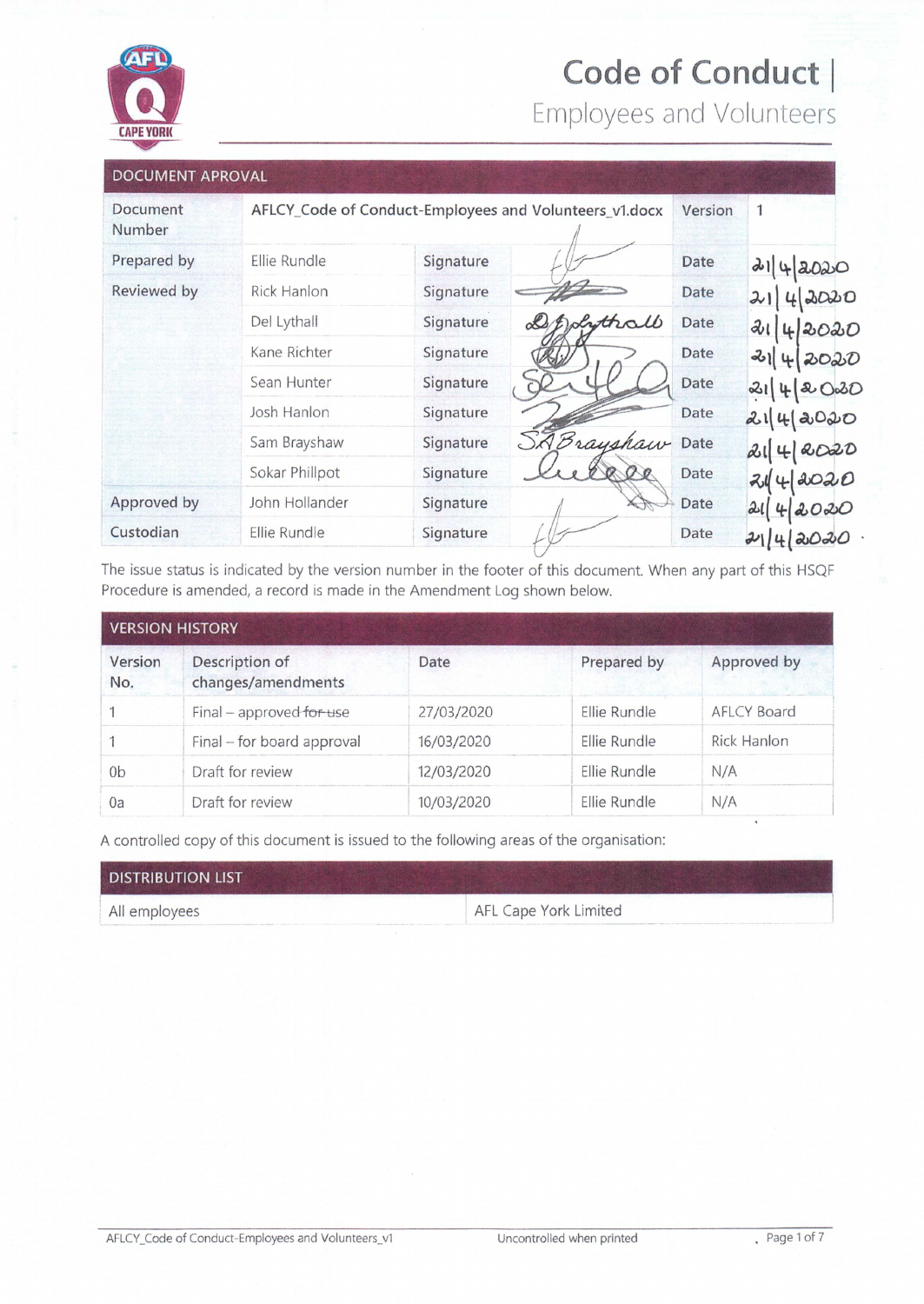

# Code of Conduct |

Employees and Volunteers

# **Table of Contents**

| 1. |      |  |  |  |
|----|------|--|--|--|
| 2. |      |  |  |  |
|    | 2.1  |  |  |  |
| 3. |      |  |  |  |
|    | 3.1  |  |  |  |
|    | 3.2  |  |  |  |
|    | 3.3  |  |  |  |
|    | 3.4  |  |  |  |
|    | 3.5  |  |  |  |
|    | 3.6  |  |  |  |
|    | 3.7  |  |  |  |
|    | 3.8  |  |  |  |
|    | 3.9  |  |  |  |
|    | 3.10 |  |  |  |
|    | 3.11 |  |  |  |
|    | 3.12 |  |  |  |
|    | 3.13 |  |  |  |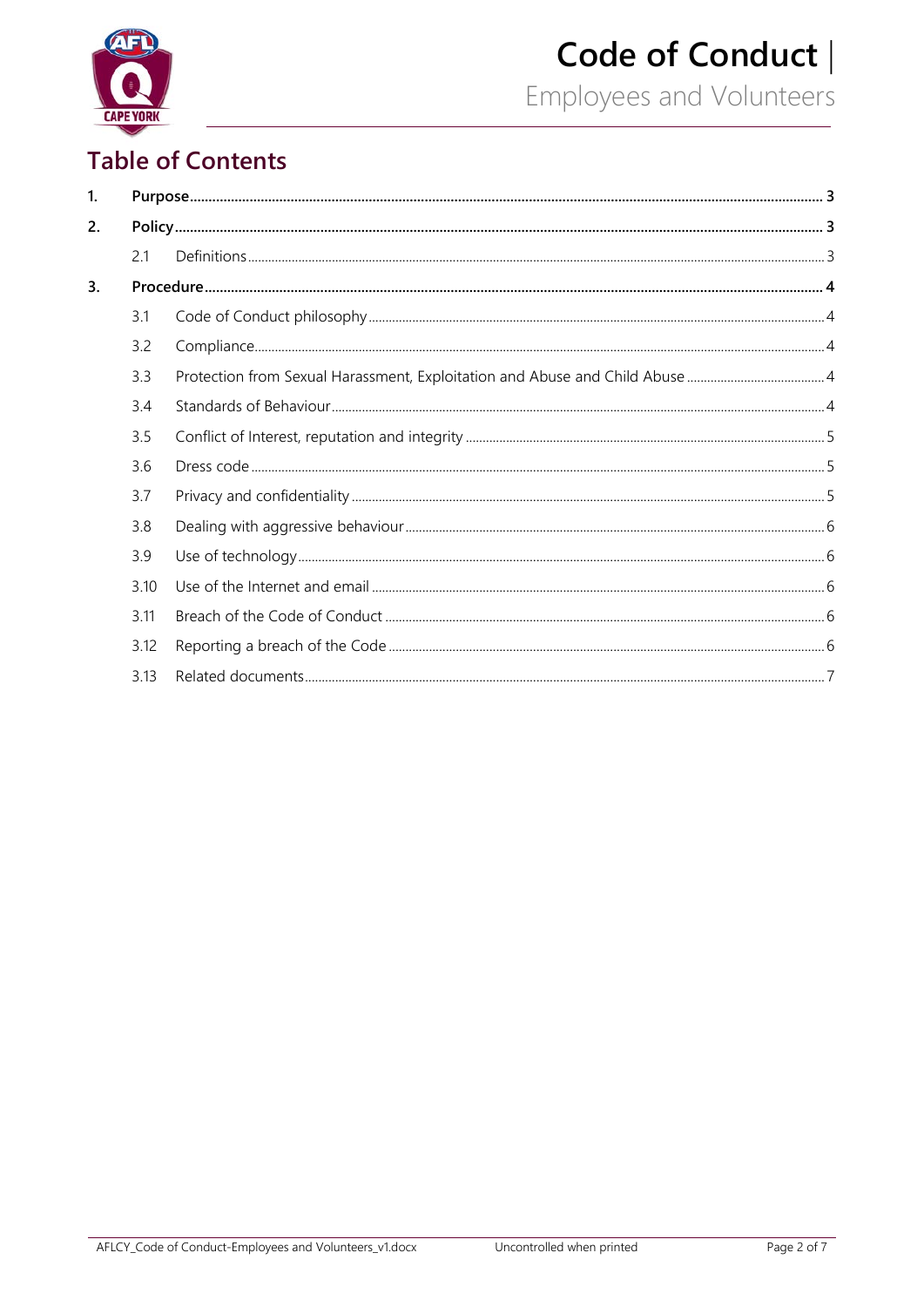

# <span id="page-3-0"></span>**1. Purpose**

At AFL Cape York we conduct our business with integrity, in compliance with all relevant laws, regulations, codes, corporate policies and procedures. Importantly, we behave in accordance with our values:

| <b>COMMITTED</b>     | We rise to every challenge and do what we say we will do $-$ we own the outcome.<br>We thrive on pushing the boundaries beyond what we have done before to<br>achieve the extraordinary for our people, partners and the community.                                              |
|----------------------|----------------------------------------------------------------------------------------------------------------------------------------------------------------------------------------------------------------------------------------------------------------------------------|
| <b>COMPASSIONATE</b> | We work as one team because together we achieve better outcomes. We bring<br>out the best in each other by embracing our diverse range of ideas, skills and<br>backgrounds to achieve individual and shared success. We celebrate our wins and<br>always have each other's back. |
| <b>CONSISTENT</b>    | We love what we do. Passion, energy, fun and perseverance is at the heart of our<br>organsiation and is what drives how we work.                                                                                                                                                 |
| <b>PROFESSIONAL</b>  | Respect, integrity, honesty, empathy and a great work ethic earns us the right<br>reputation.                                                                                                                                                                                    |

Having regard to the heightened public scrutiny to which the AFL and its staff are subject, AFL Cape York seeks to establish clear standards of behaviour that are in line with the expectations of the communities in which we operate.

This policy outlines AFL Cape York's minimum standards of behaviour and conduct, providing guidance on the expectations we have of all our people.

# <span id="page-3-1"></span>**2. Policy**

All AFL Cape York employees (permanent, temporary, casual), contractors, consultants and volunteers adhere to the organisation's Code of Conduct which reflects the minimum standards of workplace behaviour and conduct, providing guidance on the expectations we have of all our people.

It is designed to encourage integrity and professionalism and applies at all times whilst representing AFL Cape York including at work related functions, out of hours activities or as an AFL Cape York volunteer in the community.

### <span id="page-3-2"></span>**2.1 Definitions**

A **Code of Conduct** is a set of rules, regulations and guidelines which employees are expected to observe during their employment.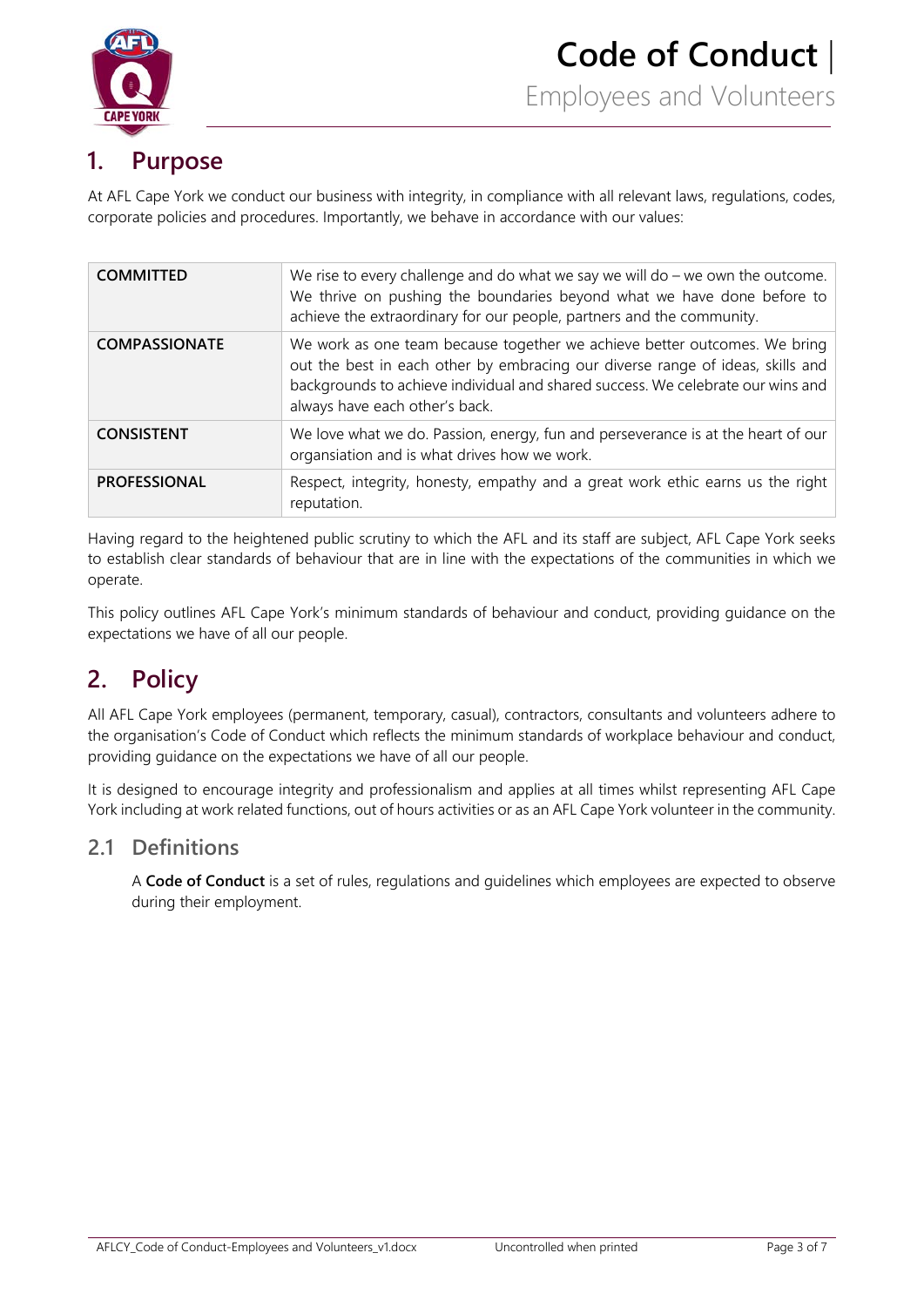

# <span id="page-4-0"></span>**3. Procedure**

# <span id="page-4-1"></span>**3.1 Code of Conduct philosophy**

The organisation prides itself on the professionalism and ability of its employees, Management Committee members and volunteers to meet community needs. The organisation strives to be a leading service provider and to provide a safe, healthy and happy workplace.

This Code of Conduct is designed to ensure that all employees, Management Committee, members, volunteers and community are treated in a manner that reflects the mission, culture and legal obligations of the organisation.

#### <span id="page-4-2"></span>**3.2 Compliance**

All Employees, Management Committee members and Volunteers members **are expected to**:

- observe all policies, procedures, rules and regulations at all times
- comply with all Federal, State and local laws and regulations
- comply with all reasonable, lawful instructions and decisions related to their work
- maintain a high degree of ethics, integrity, honesty and professionalism in dealing with community members and other employees
- adhere to the *Healthy Work Environment Policy and Procedure*
- maintain the confidentiality of the organisation's operations in relation to service activities, confidential documentation and work practices during and after their employment
- take reasonable steps to ensure their own health, safety and welfare in the workplace, as well as that of other employees and community members. Employees are expected to make themselves familiar with their workplace health and safety obligations.

# <span id="page-4-3"></span>**3.3 Protection from Sexual Harassment, Exploitation and Abuse and Child Abuse**

Sexual misconduct and child abuse are not acceptable and you must comply with the following policies:

- *Child Protection Risk Management Strategy*
- *Equal Employment Opportunity Policy and Procedure*

#### <span id="page-4-4"></span>**3.4 Standards of Behaviour**

If an employee breaches the following guidelines, disciplinary action may be taken.

If the breach of conduct is of a legal nature, it will be addressed in accordance with relevant Federal, State or local government laws.

Employees, Management Committee members and Volunteers members **should not**:

- discriminate against another employee or community member on the basis of sex, age, race, religion, disability, pregnancy, marital status or sexual preference
- engage in fighting or disorderly conduct, or sexually harass other employees, volunteers and community members
- steal, damage or destroy property belonging to the organisation, its employees, its volunteers or community members
- work intoxicated or under the influence of controlled or illegal substances
- bring controlled or illegal substances to the workplace
- smoke on the organisation's premises or in its motor vehicles
- accept benefits or gifts which give rise to a real or apparent conflict of interest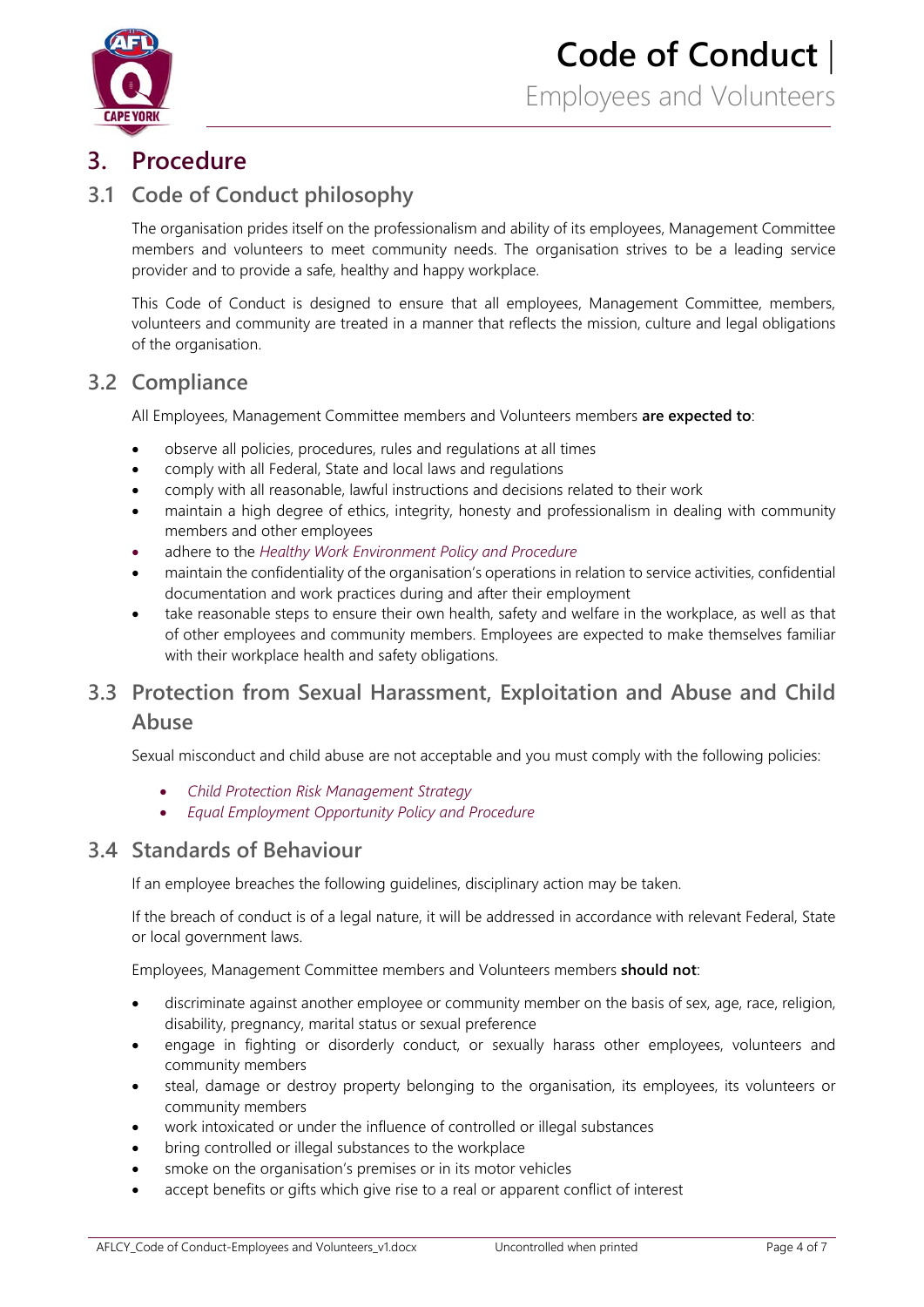

# <span id="page-5-0"></span>**3.5 Conflict of Interest, reputation and integrity**

You **must not** engage in any activity which could be deemed to be in conflict with AFL Cape York's interests. It is important to be objective and impartial, and to be seen to be so. A conflict of interest can involve:

- pecuniary interests i.e. financial gain or other material benefits
- non-pecuniary interests i.e. favours, personal relationships and associations.

It may not only be about your own interests. It may include:

- the interests of members of your family or relatives (where these interests are known); or
- the interests of your associates or friends.

Employees, Management Committee members and Volunteers **should not**:

- engage in any activity that leads to a conflict of interest or compromises AFL Cape York's reputation
- entertain clients, volunteers or employees, or participate in activities or functions, in a way that may cause damage to AFL Cape York's reputation;
- reference AFL Cape York or comment about any AFL Cape York activity to any media or any form of social media that may discredit AFL Cape York in its relationships with stakeholders including (but not limited to) the people it exists to support, communities and external agencies (government and nongovernment).

#### <span id="page-5-1"></span>**3.6 Dress code**

Employees, Management Committee members and Volunteers **should**:

- dress to comply with workplace health and safety regulations relevant to their work activities
- dress suitably for their position, presenting a clean, neat and tidy appearance at all times
- wear minimal jewellery
- wear a uniform (if supplied) and maintain its condition (clean and not torn)
- consult with the Manager or Program Supervisor if unsure of the type of clothing appropriate to their position.

Employees who deliberately breach this dress code may receive disciplinary action.

### <span id="page-5-2"></span>**3.7 Privacy and confidentiality**

- Securely store personal information provided by a client or employee.
- Take reasonable steps to ensure this material is kept secure against:
	- $\overline{\phantom{a}}$   $\overline{\phantom{a}}$   $\overline{\phantom{a}}$   $\overline{\phantom{a}}$   $\overline{\phantom{a}}$   $\overline{\phantom{a}}$   $\overline{\phantom{a}}$   $\overline{\phantom{a}}$   $\overline{\phantom{a}}$   $\overline{\phantom{a}}$   $\overline{\phantom{a}}$   $\overline{\phantom{a}}$   $\overline{\phantom{a}}$   $\overline{\phantom{a}}$   $\overline{\phantom{a}}$   $\overline{\phantom{a}}$   $\overline{\phantom{a}}$   $\overline{\phantom{a}}$   $\overline{\$
	- **unauthorised access**
	- $\blacksquare$
	- **Fall modification or disclosure**
	- misuse
- Use personal information only for the purposes for which it was collected
- Do not disclose personal information to another party unless the individual is aware of, or has consented to, the disclosure
- Keep information about all service provision confidential within the organisation
- Do not disclose information associated either directly or indirectly, to the organisation to external parties unless authorised by the Manager or Supervisor
- Keep the terms of your remuneration confidential.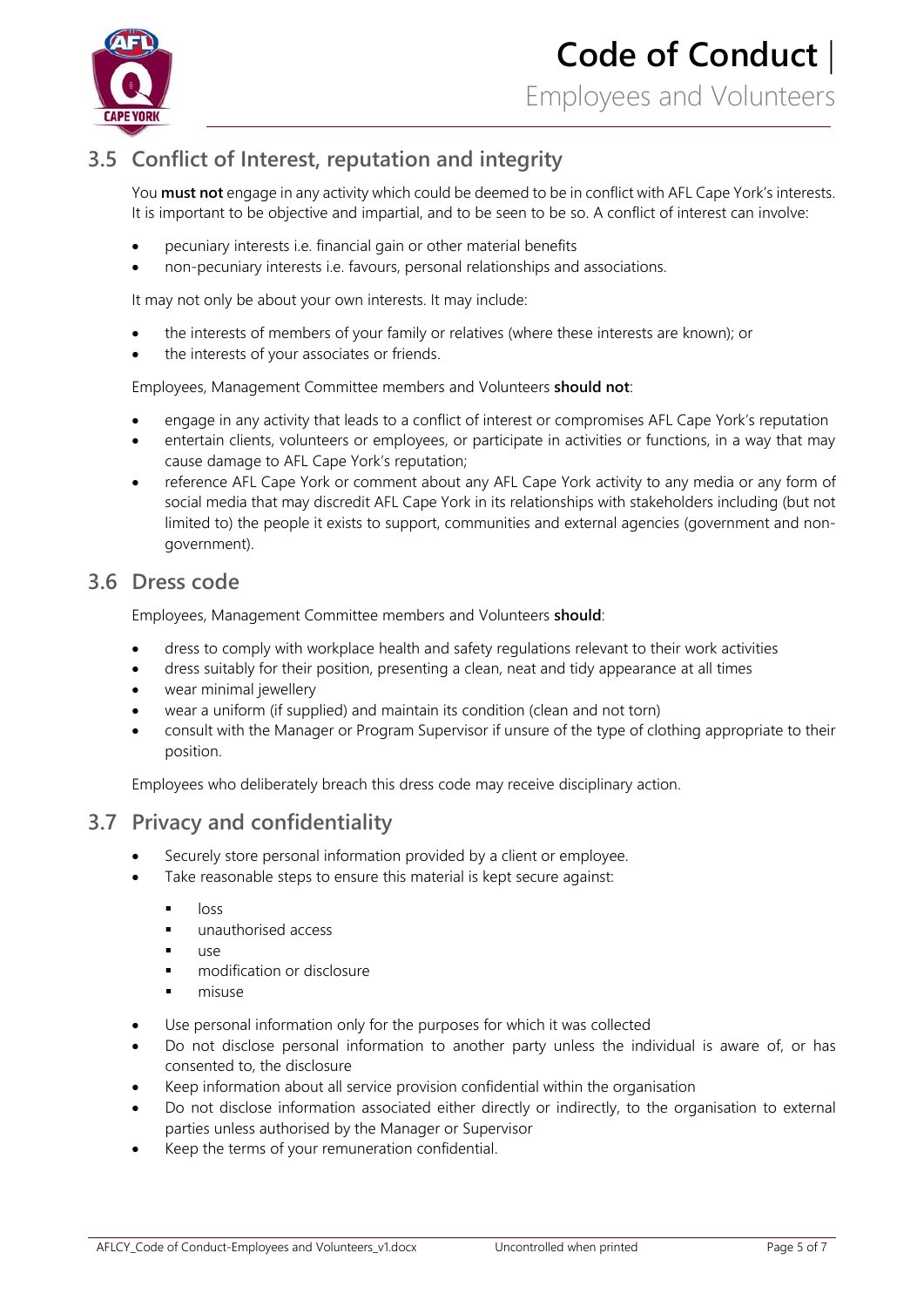

# <span id="page-6-0"></span>**3.8 Dealing with aggressive behaviour**

Employees are expected to provide high standards of service provision but the organisation does not accept any form of aggressive, threatening or abusive behaviour towards its employees by community members.

If an employee is unable to calm the person and/or believes the situation places them or other employees in danger, they should notify the Manager or their Supervisor.

### <span id="page-6-1"></span>**3.9 Use of technology**

Unauthorised access and use of confidential information can severely damage the reputation of the organisation and undermine personal privacy.

Employees, Management Committee members and Volunteers **should**:

- use communication and information devices for officially approved purposes only
- use these communication and information devices for limited personal use, as long this use does not interfere with their daily duties
- not share their password/s with another employee or share another employee's password/s.

### <span id="page-6-2"></span>**3.10 Use of the Internet and email**

Internet and email are provided to employees and Management Committee members for genuine workrelated purposes.

Employees, Volunteers and Management Committee members **should**:

- limit personal use to a minimum. The organisation may monitor use and call upon employees to explain their use.
- comply with copyright regulations when using the Internet or email.

Employees, Management Committee members and Volunteers **should not**:

- divulge personal or confidential information via the Internet or email
- use the Internet to access websites or send emails of an explicit sexual nature or in any manner that breaches the *Equal Employment Opportunity Policy and Procedure*.

While the privacy of all employees is respected, emails may be used as evidence if legal action is taken against an employee.

This information may also be used as evidence of a breach of the *Code of Conduct* or the *Equal Employment Opportunity Policy and Procedure*

# <span id="page-6-3"></span>**3.11 Breach of the Code of Conduct**

You have a responsibility to act consistently with the standards and expectations set out in the Code. Failure to comply with these standards and expectations may lead to disciplinary action which could include termination of your employment.

# <span id="page-6-4"></span>**3.12 Reporting a breach of the Code**

If it is suspected that a breach has occurred then you are strongly encouraged to raise your concerns informally in the first instance with the supervisor of the employee suspected of the misconduct, your own Manager and/or the General Manager. If the breach involves the employee's manager then the suspected breach can be raised with the Chairman, AFL Cape York Limited. Where you feel unable to raise your concerns (as described) then you can make a report through the People Advisor.

AFL Cape York will not tolerate retaliation against people making reports.